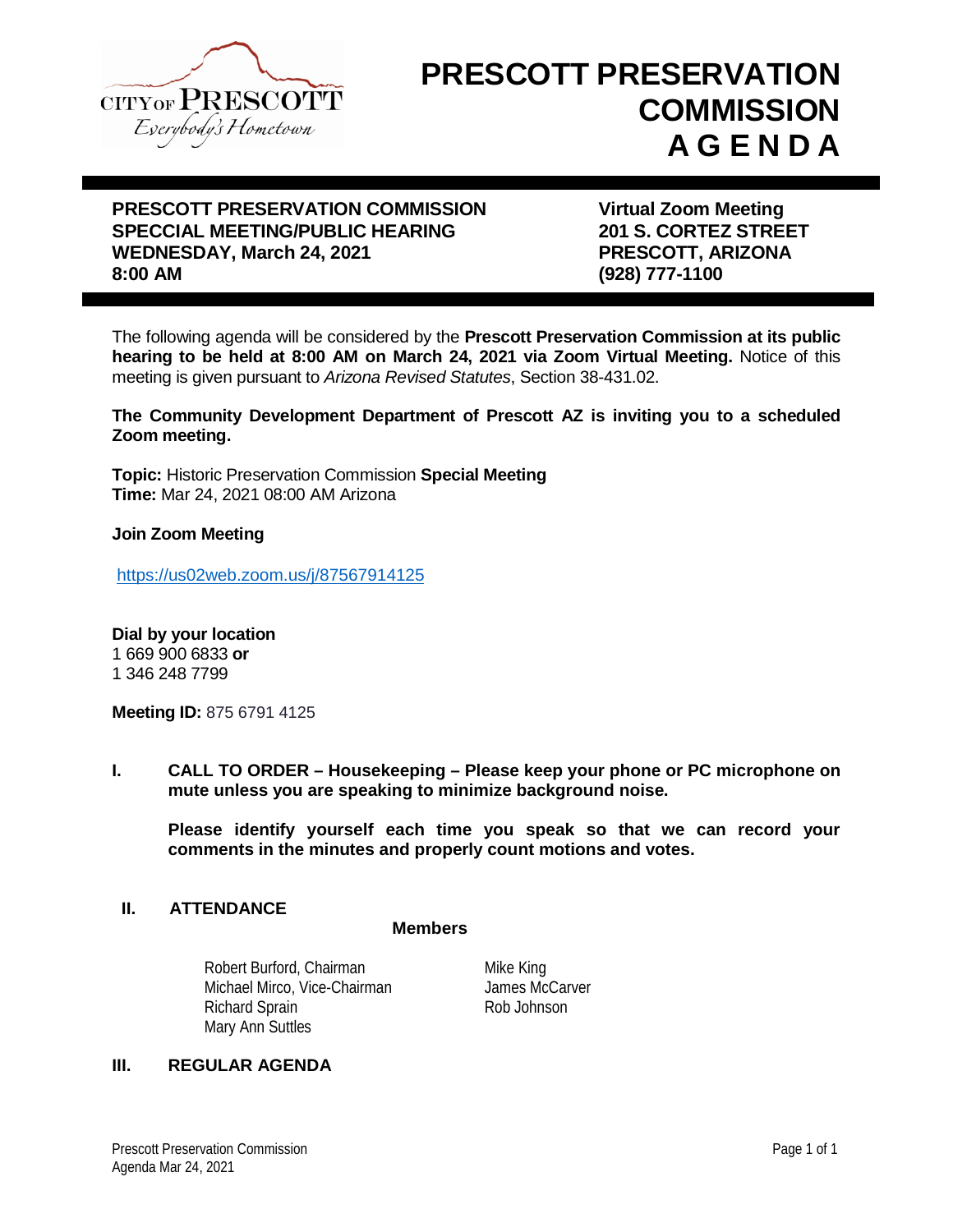- **1. Approval of the minutes from the February 12, 2021 meeting.**
- **2. HP21-002** 202 S Montezuma St. APN: 109-02-046A. Historic Preservation District #1, Courthouse Plaza. Request approval for remodel of building for new restaurant, Colt BBQ & Spirits.

#### **IV. UPDATE OF CURRENT EVENTS**

#### **V. ADJOURNMENT**

#### CERTIFICATION OF POSTING OF NOTICE

The undersigned hereby certifies that a copy of the foregoing notice was duly posted at Prescott City Hall on 3/22/21 at 8:00 am in accordance with the statement filed by the Prescott City Council with the City Clerk.

\_\_\_\_\_\_\_\_\_\_\_\_\_\_\_\_\_\_\_\_\_\_\_\_\_\_\_\_\_\_\_\_\_\_\_\_\_ Sarah M. Siep

Sarah Siep, City Clerk

**THE CITY OF PRESCOTT ENDEAVORS TO MAKE ALL PUBLIC MEETINGS ACCESSIBLE TO PERSONS WITH DISABILITIES. With 72 hours advanced notice, special assistance can be provided for sight and/or hearingimpaired persons at this meeting. Reasonable accommodations will be made upon request for persons with disabilities or non-English speaking residents. Please call the City Clerk (928) 777-1272 to request an accommodation to participate in this public meeting. Prescott TDD number is (928) 445-6811. Additionally, free public relay service is available from Arizona Relay Service at 1-800-367-8939 and more information at [www.azrelay.org](http://www.azrelay.org/)**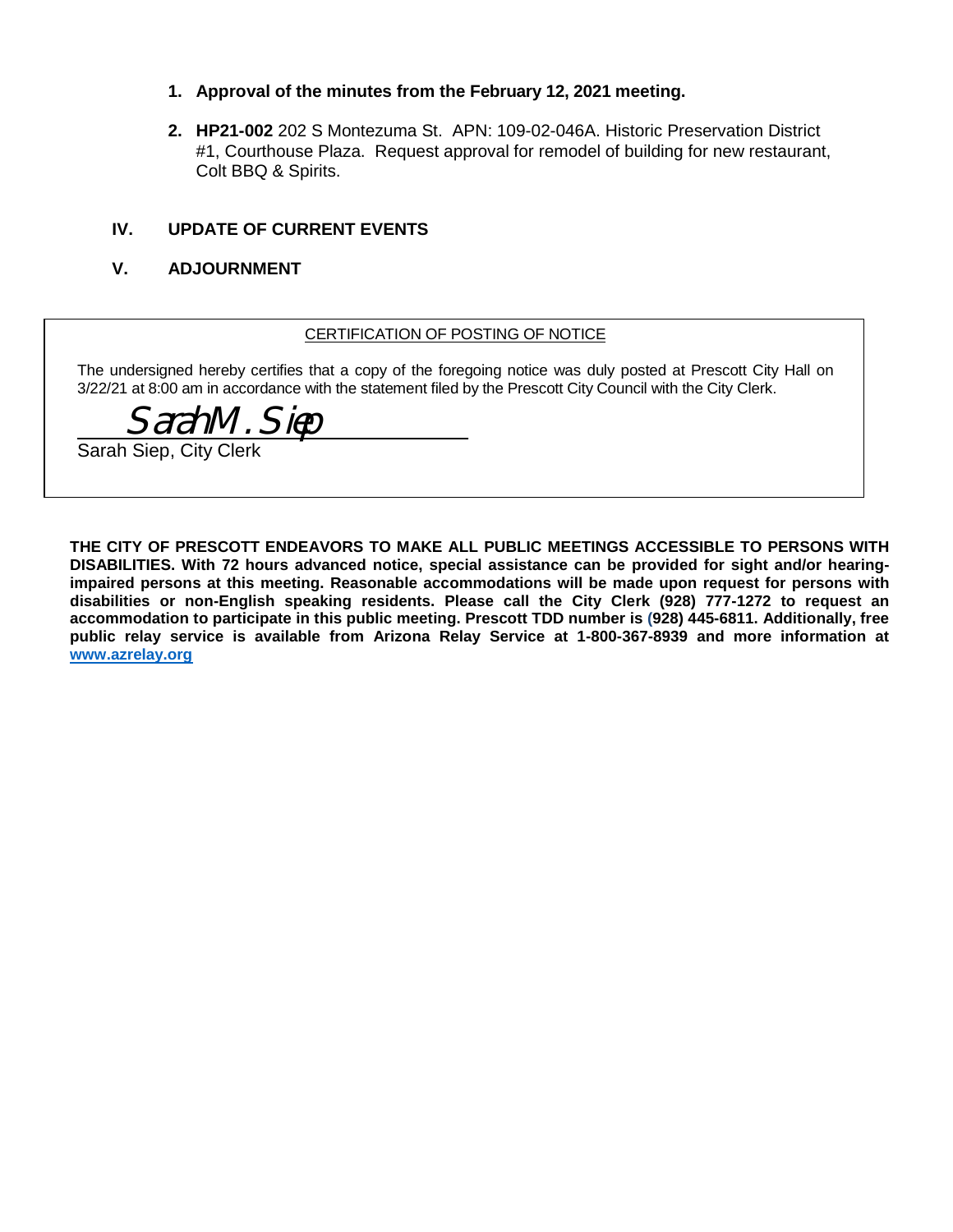

# **PRESCOTT PRESERVATION COMMISSION MINUTES**

# **PRESCOTT PRESERVATION COMMISSION Virtual Zoom Meeting REGULAR MEETING/PUBLIC HEARING FRIDAY, February 12th, 2021 PRESCOTT, ARIZONA**

**8:00 AM (928) 777-1207**

## **I. CALL TO ORDER**

#### **II. ATTENDANCE**

#### **Members**

Robert Burford, Chairman Mike King James McCarver Michael Mirco, Vice-Chairman Rob Johnson Richard Sprain Mary Ann Suttles, Absent

#### **Staff:**

Cat Moody- Historic Preservation Specialist Bryn Stotler- Community Development Director George Worley- Planning Manager Tammy DeWitt- Community Planner

**Council:** Phil Goode, Liaison

### **III. REGULAR AGENDA**

*The meeting was called to order at 08:00 am by Chair Burford.*

**1. Approval of the minutes from the January 8th, 2021 meeting.**

**Commissioner King made a motion to approve the minutes of January 8th, 2021. Commissioner Sprain seconded the motion. The motion passed (6-0).**

#### **2. HP21-001 132&134 S Montezuma St. APN: 109-02-013. Historic Preservation District #1, Courthouse Plaza. Request approval for three new storefront awnings for Arts Prescott Gallery**

Historic Preservation Specialist Cat Moody presented historical photos of the subject property and explained that it is not listed as a contributor to the national (historic) register due to significant changes to the front façade. The building was originally a garage, then the Green Frog Café (1930-1965), the Brokerage House and is now the Arts Prescott Gallery. Ms. Moody stated that the front façade has not changed much since its 1980s configuration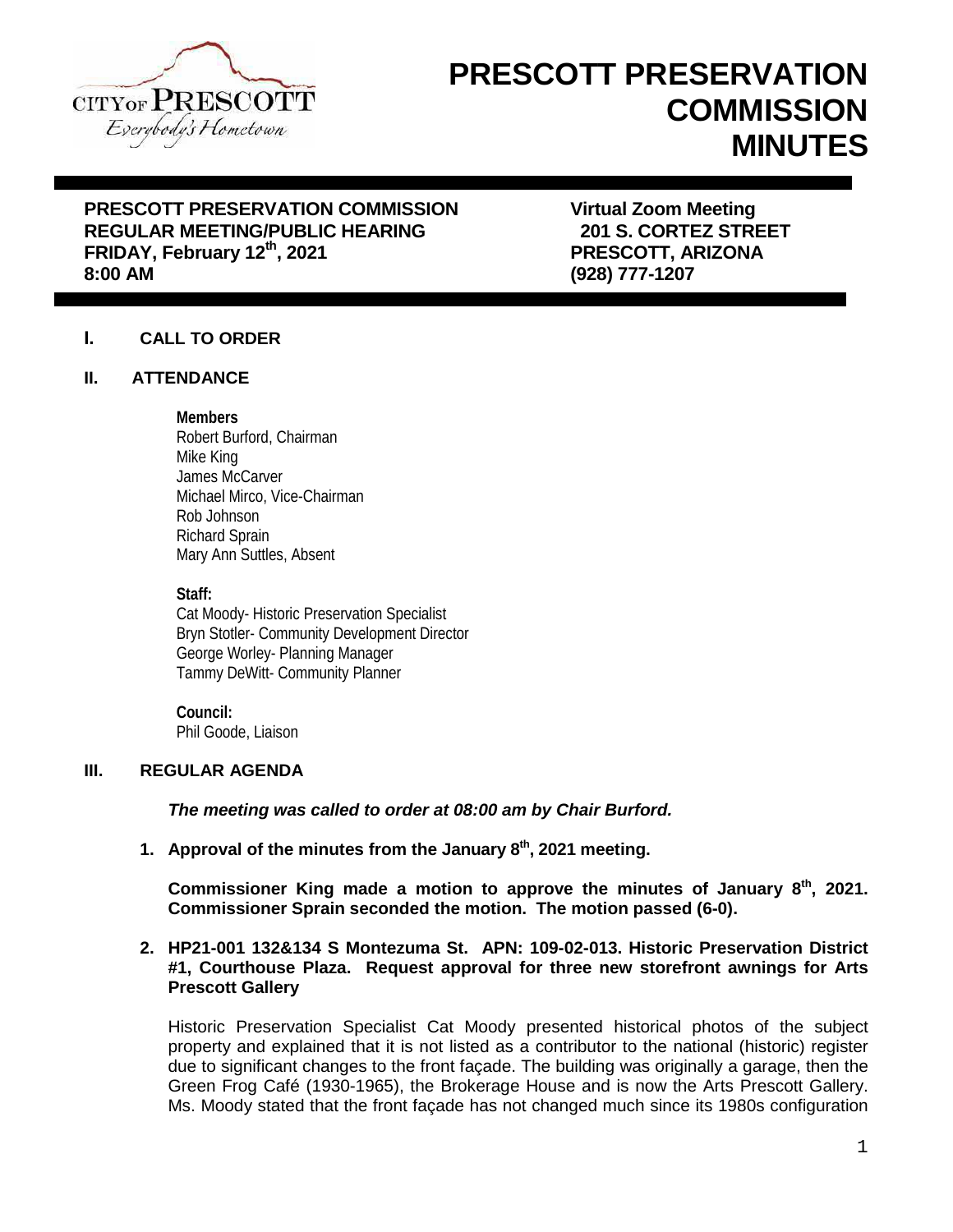and that the building has not previously had awnings. The applicant is requesting to install three awnings on the facade; one over each door and one over the display window. The color proposed is *Sunbrella Slate*, a medium tone grey. The lettering proposed contains the address numbers and 'arts prescott cooperative gallery'.

Chair Burford asked whether there are minimum height clearance requirements; Ms. Moody answered that there are per the City's Land Development Code (LDC) and that the applicant would follow such. Applicant Wolfgang Dietrich from A Shade Beyond explained that the awnings would be mounted at 8' from the ground, with the valances hanging approximately 6" below that, this allows plenty of clearance for pedestrians. Commissioner McCarver inquired whether there are any color requirements and whether the existing storefront lights would interfere with the tops of the awnings Ms. Moody explained that color requirements are vague and that we are determining whether they are complimentary to the existing district context, which these are. She also commented that the lights above the valances are gooseneck style and will not interfere.

#### **Commissioner King made a motion to approve HP21-001. Commissioner Sprain seconded the motion. The motion passed (6-0).**

# **IV. UPDATE OF CURRENT EVENTS OR OTHER ITEMS OF NOTE**

Ms. Moody announced that she would update Commissioners if there is going to be a ceremony scheduled to place a plaque at the refurbished railroad trestle (behind the Hilton Garden Inn).

# **V. ADJOURNMENT**

Meeting Adjourned at 8:22 am

Kaylee Nunez, Recorder **Robert Burford, Chair** Robert Burford, Chair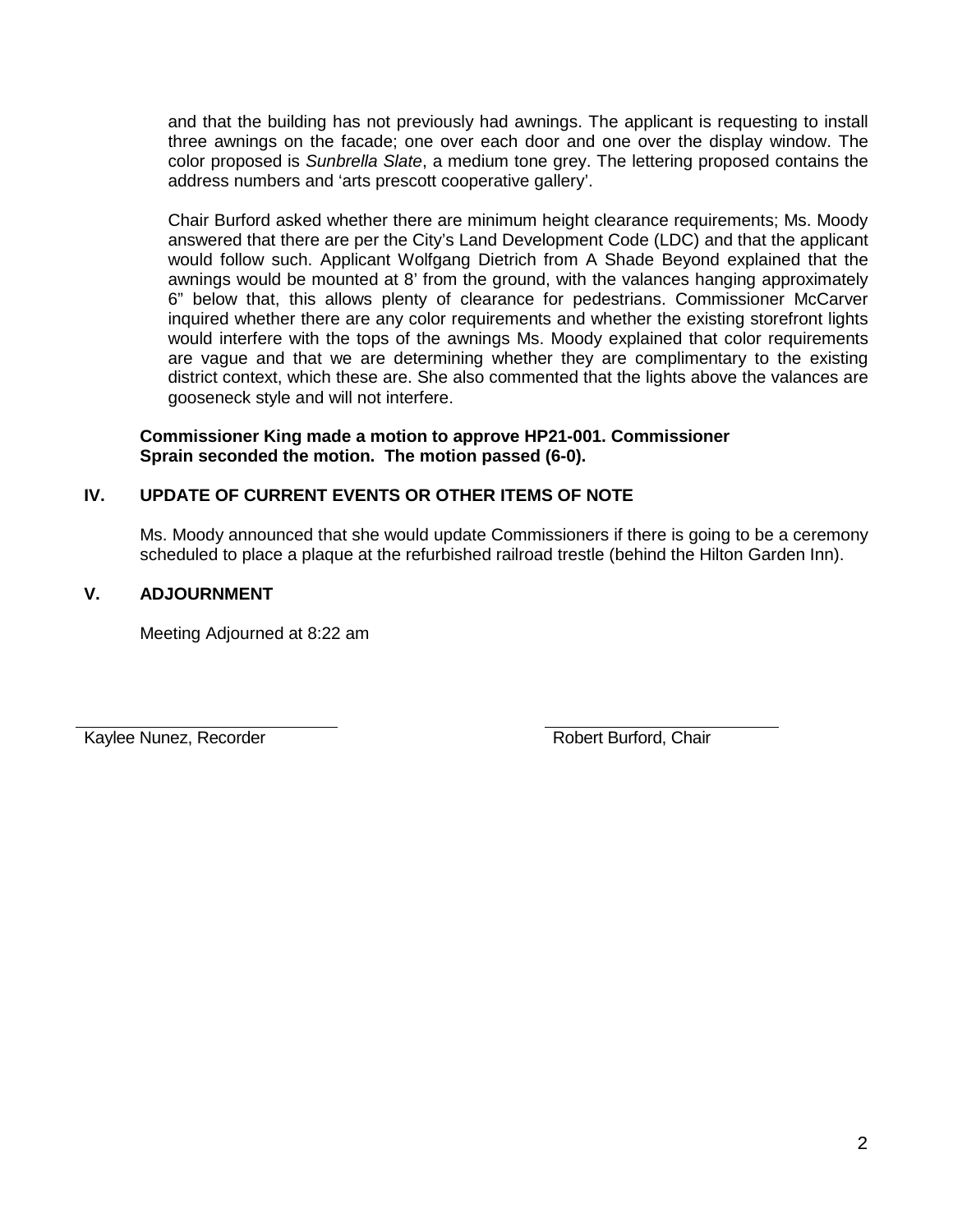# **PRESCOTT PRESERVATION COMMISSION COMMUNITY DEVELOPMENT DEPARTMENT Staff Report**

# **March 24, 2021**

| AGENDA ITEM: HP21-002 Request approval for remodel of building for new |                      |                   |  |
|------------------------------------------------------------------------|----------------------|-------------------|--|
| restaurant, Colt BBQ & Spirits.                                        |                      |                   |  |
| <b>Planning Manager:</b>                                               | <b>George Worley</b> | GW 3/19/21        |  |
| Director:                                                              | <b>Bryn Stotler</b>  | <b>BS 3/19/21</b> |  |
| <b>Historic Preservation Specialist: Cat Moody</b>                     |                      | CM 03/19/21       |  |
| Report Date: March 18, 2021                                            |                      |                   |  |

### **Historic Preservation District:** #1 Courthouse Plaza **APN:** 109-02-046A **Zoning:** DTB **Location:** 202 S Montezuma St **Applicant:** Carson Clouston, 804 N Main St, Cottonwood, AZ 86326 **Owner:** Montezuma Goodwin LLC, 3599 Lee Cir, Prescott AZ 86301

# **Existing Conditions**

National Register Status: This building is not listed in the National Register of Historic Places, but is part of the Courthouse Plaza Historic District.

It was originally a gas station, but in the more recent past has served as an oil change business and then retail space. It's been sitting vacant for over a year.

# **Request**

Applicant proposes to remodel the existing building and also build additions on the east, west and north facades of the building.

The additions serve to provide:

- · an ADA accessible bathroom and access point on the west
- · primary dining room area on the north
- and reception and BBQ smoker area on the east

The existing building will essentially be wrapped in additions that are a combination of stucco parapet walls in the rear (south side of the building) and framed walls with brick veneer under an asphalt-shingle hip roof that runs on the east, north, and west sides of the building.

# **Analysis**

**Conformance with the Prescott Historic Preservation Master Plan (HPMP):** In part, the HPMP chapter for the Courthouse Plaza Historic District states:

- · Use only integral and natural colors of a neutral tone, compatible with the building and the district.
- Adhere to historic height ranges for one, two and three story buildings
- · Require brick or stone as the major exterior material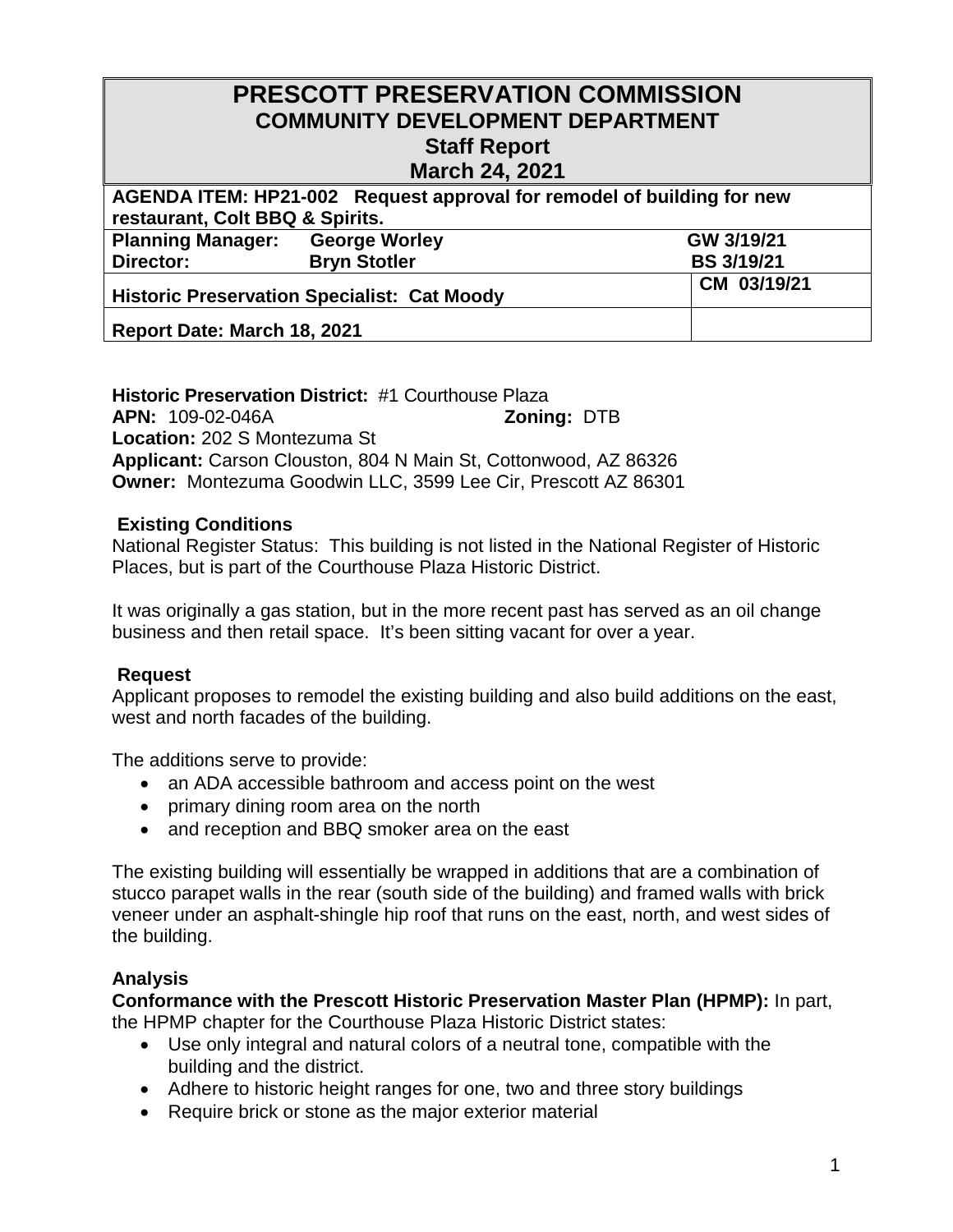· Promote continued use of the Courthouse Plaza Historic District as a cornerstone commercial and business area with historically consistent and compatible development

The proposed roof and brick veneer treatment of the façade additions are compatible with the district guidelines. The additions where they face the corner streets are stepped down from the existing building, and while the additions represent a substantial increase in square footage, the overall aesthetic is compatible with the architectural context of the district.

# **Site Visit: Recommended**

**Recommended Action:** Approve or Approve with modifications HP21-002 Request approval for remodel of building for new restaurant, Colt BBQ & Spirits.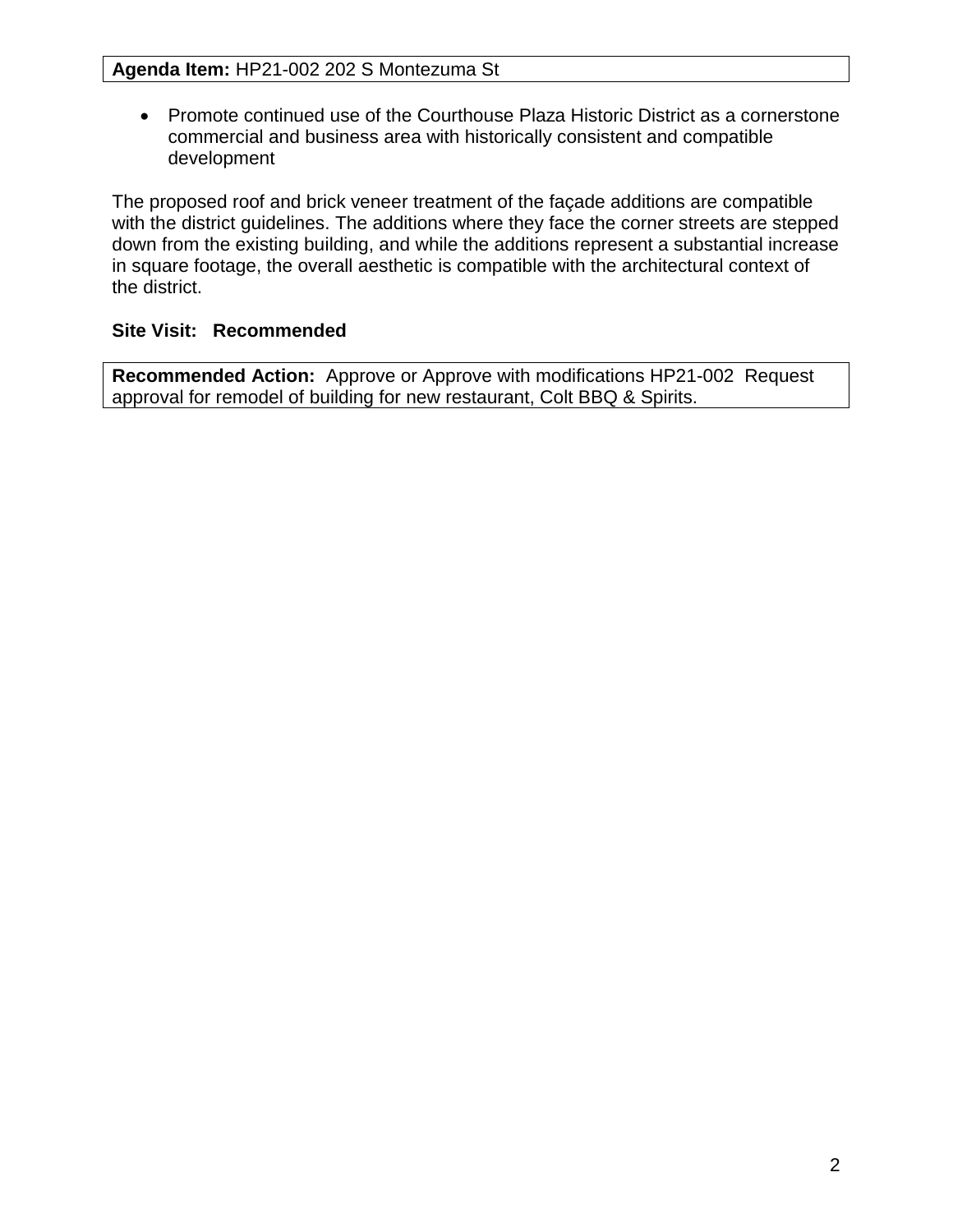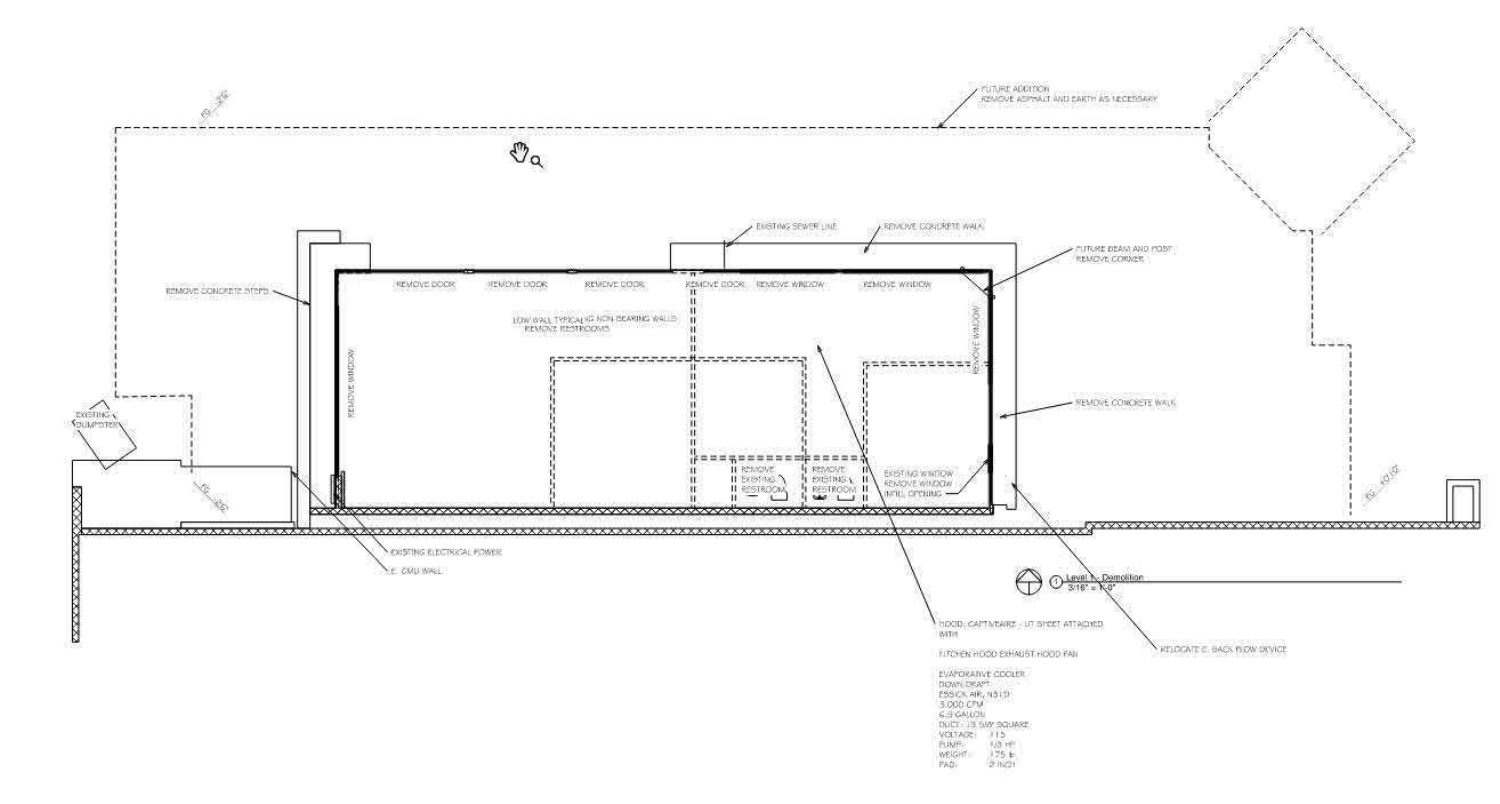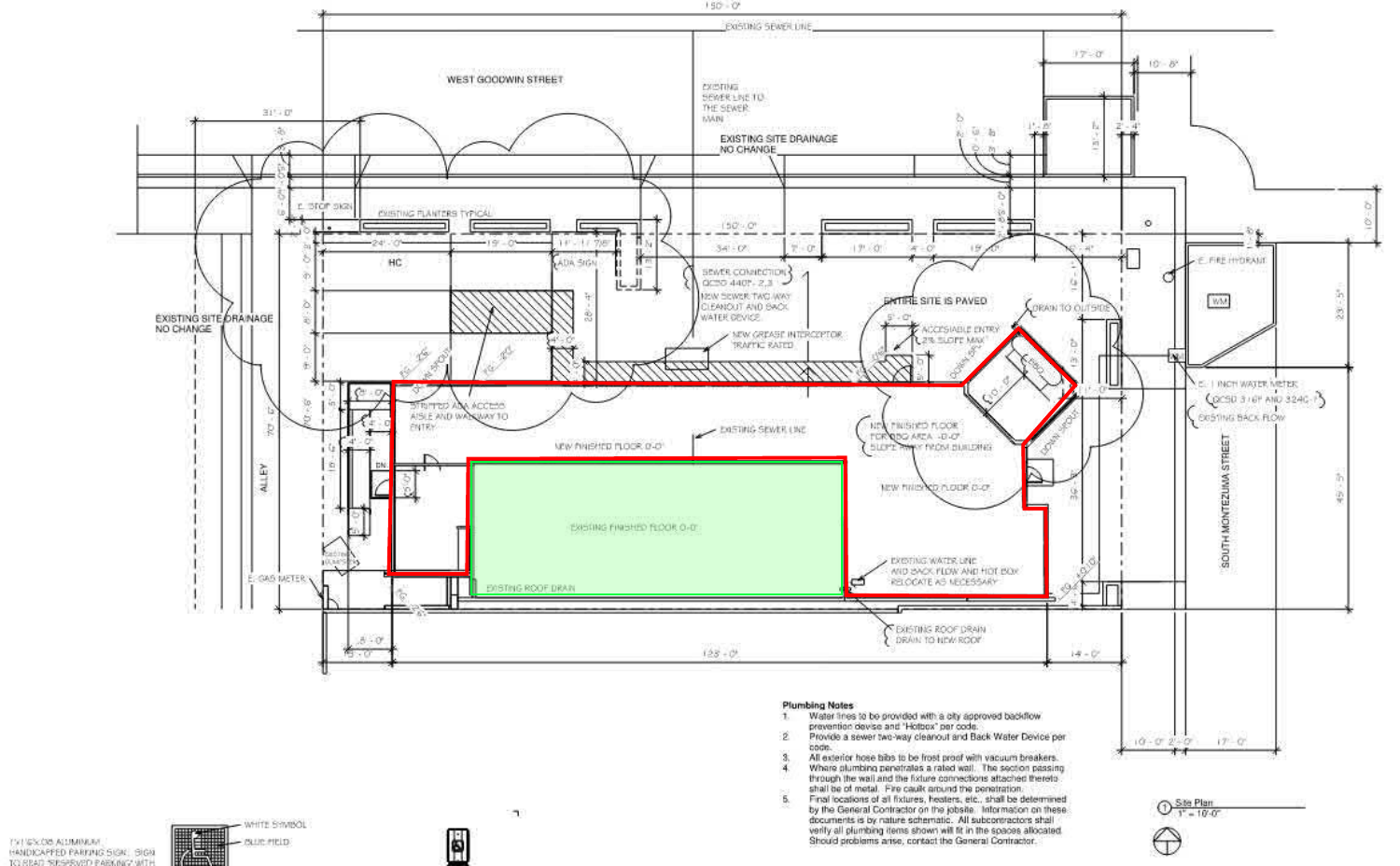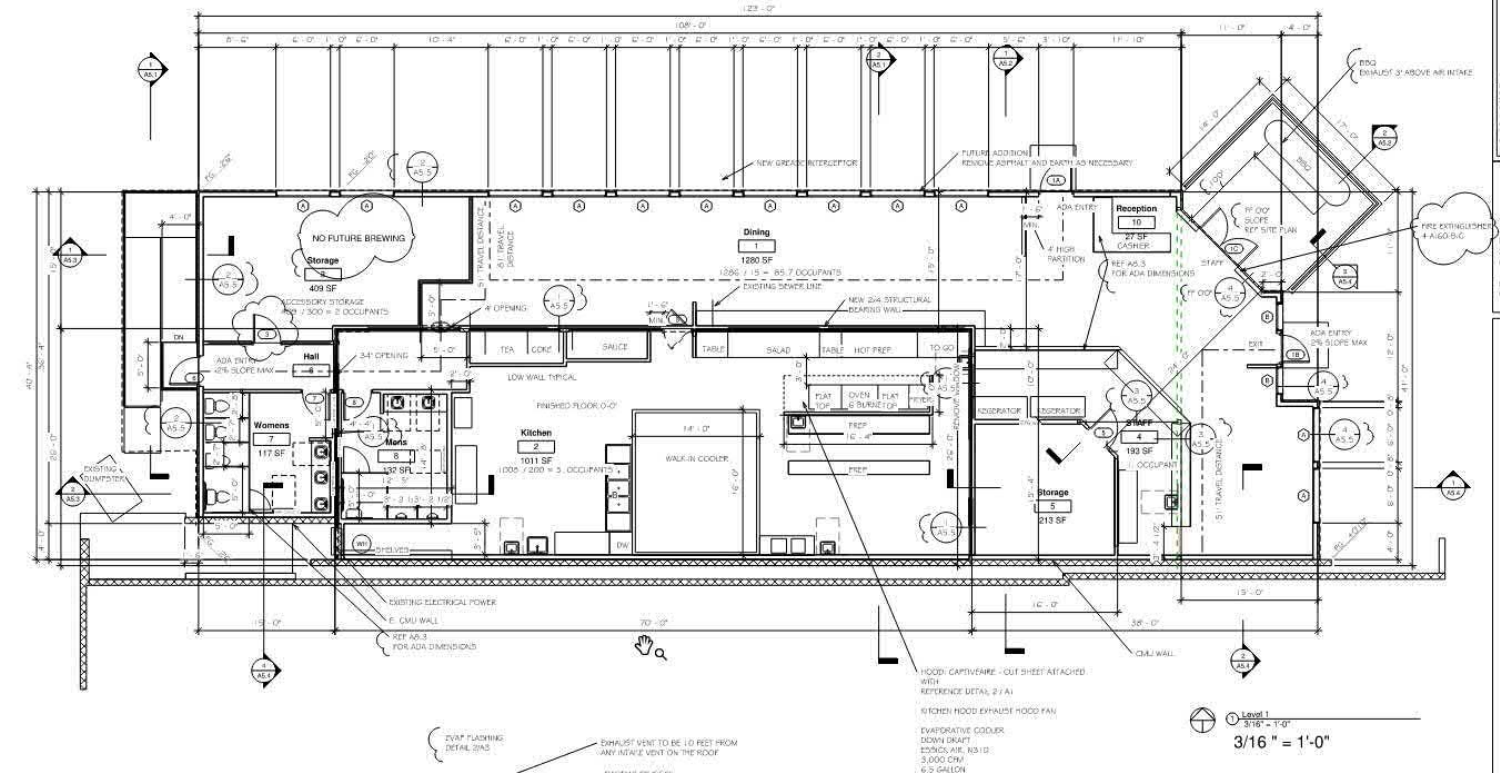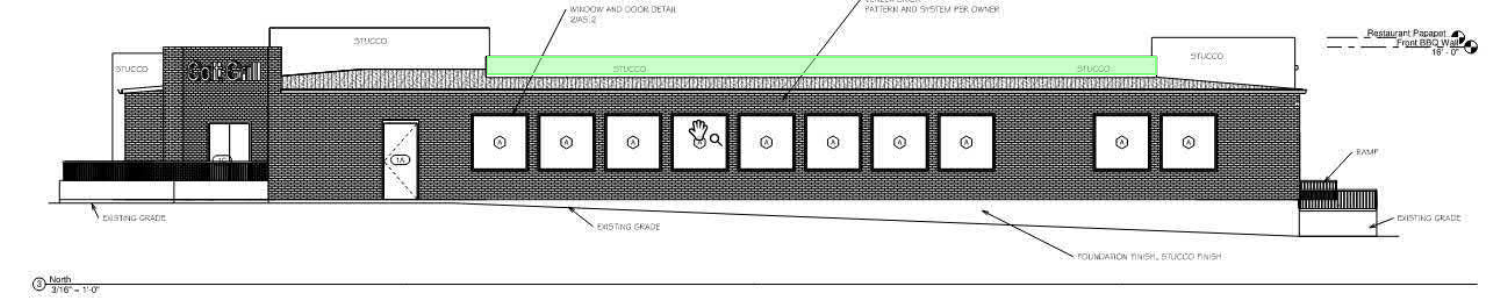



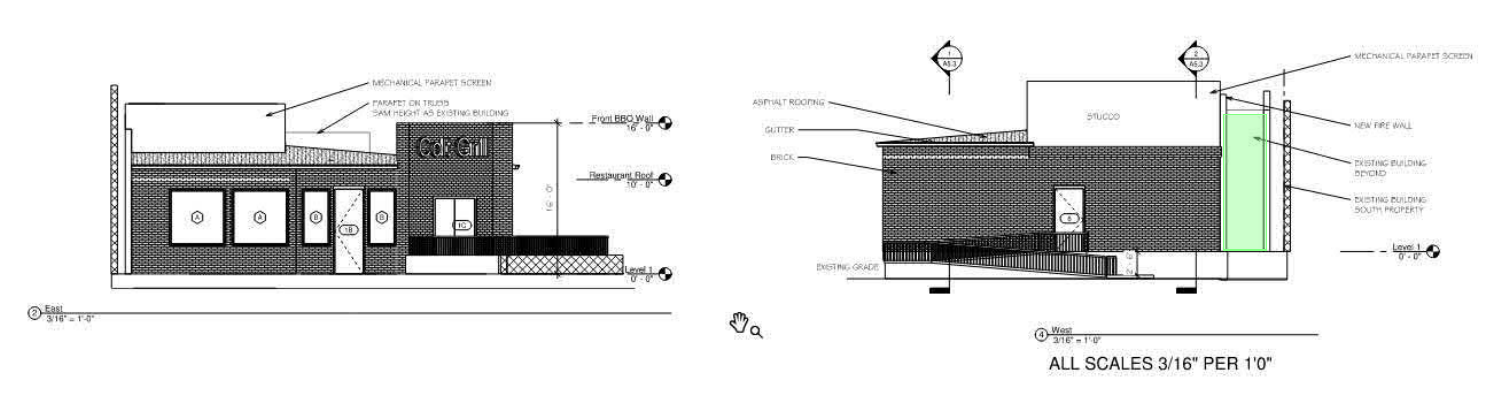

 $0 - \frac{South}{3/16'' - 1' - 0''}$